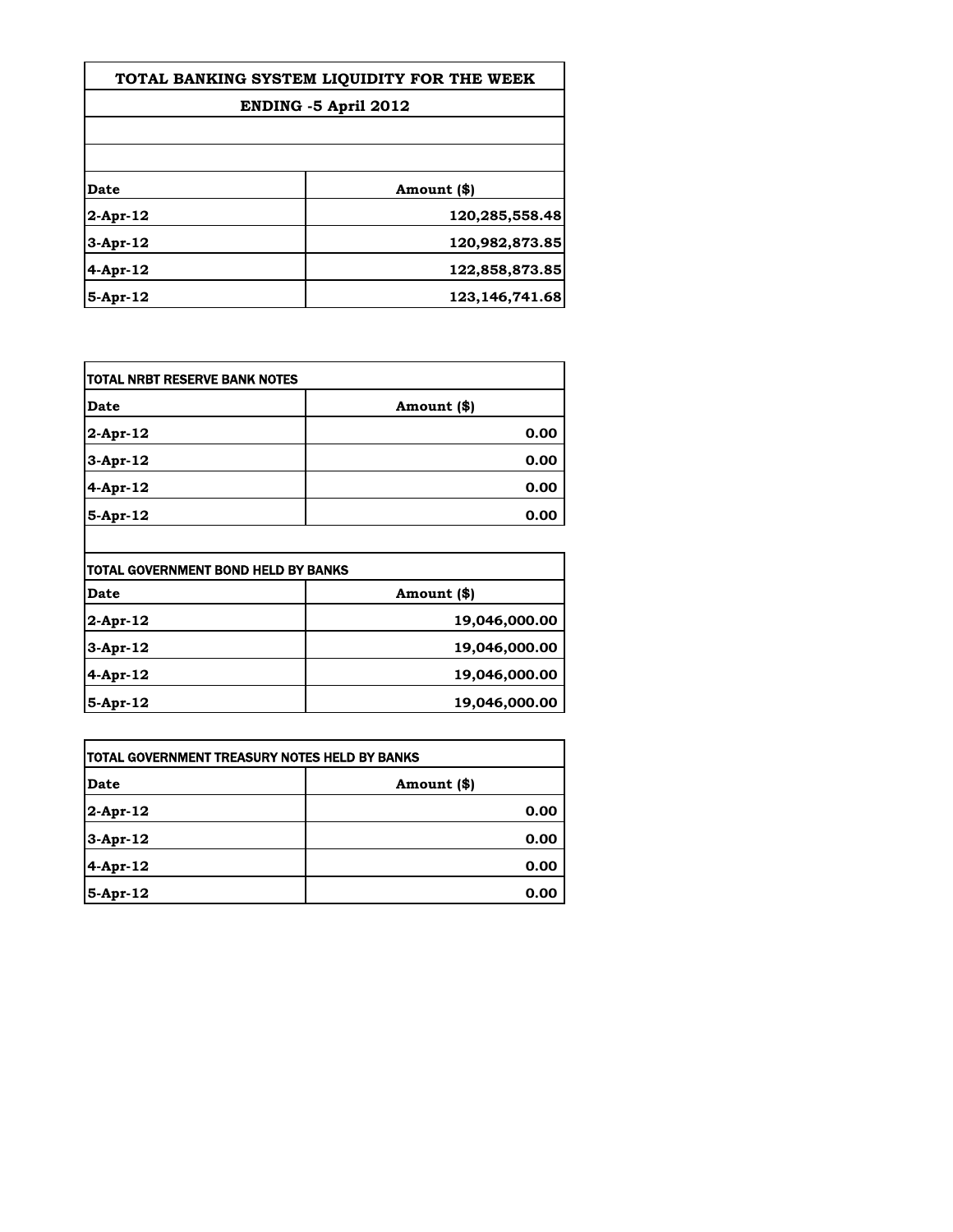| TOTAL BANKING SYSTEM LIOUIDITY FOR THE WEEK<br><b>ENDING -13 April 2012</b> |                |
|-----------------------------------------------------------------------------|----------------|
|                                                                             |                |
|                                                                             |                |
| Date                                                                        | Amount (\$)    |
| $10-Apr-12$                                                                 | 123,994,640.94 |
| $11-Apr-12$                                                                 | 124,480,170.72 |
| $12$ -Apr- $12$                                                             | 122,718,503.99 |
| $13$ -Apr- $12$                                                             | 122,198,561.85 |

| TOTAL NRBT RESERVE BANK NOTES |             |
|-------------------------------|-------------|
| <b>Date</b>                   | Amount (\$) |
| 10-Apr-12                     | 0.00        |
| 11-Apr-12                     | 0.00        |
| 12-Apr-12                     | 0.00        |
| 13-Apr-12                     | 0.00        |

| TOTAL GOVERNMENT BOND HELD BY BANKS |               |
|-------------------------------------|---------------|
| Date                                | Amount (\$)   |
| $10-Apr-12$                         | 19,046,000.00 |
| $11-Apr-12$                         | 19,046,000.00 |
| $12$ -Apr- $12$                     | 19,046,000.00 |
| $13$ -Apr- $12$                     | 19,046,000.00 |

| <b>TOTAL GOVERNMENT TREASURY NOTES HELD BY BANKS</b> |             |
|------------------------------------------------------|-------------|
| Date                                                 | Amount (\$) |
| 10-Apr-12                                            | 0.00        |
| $ 11-Apr-12 $                                        | 0.00        |
| 12-Apr-12                                            | 0.00        |
| 13-Apr-12                                            | 0.00        |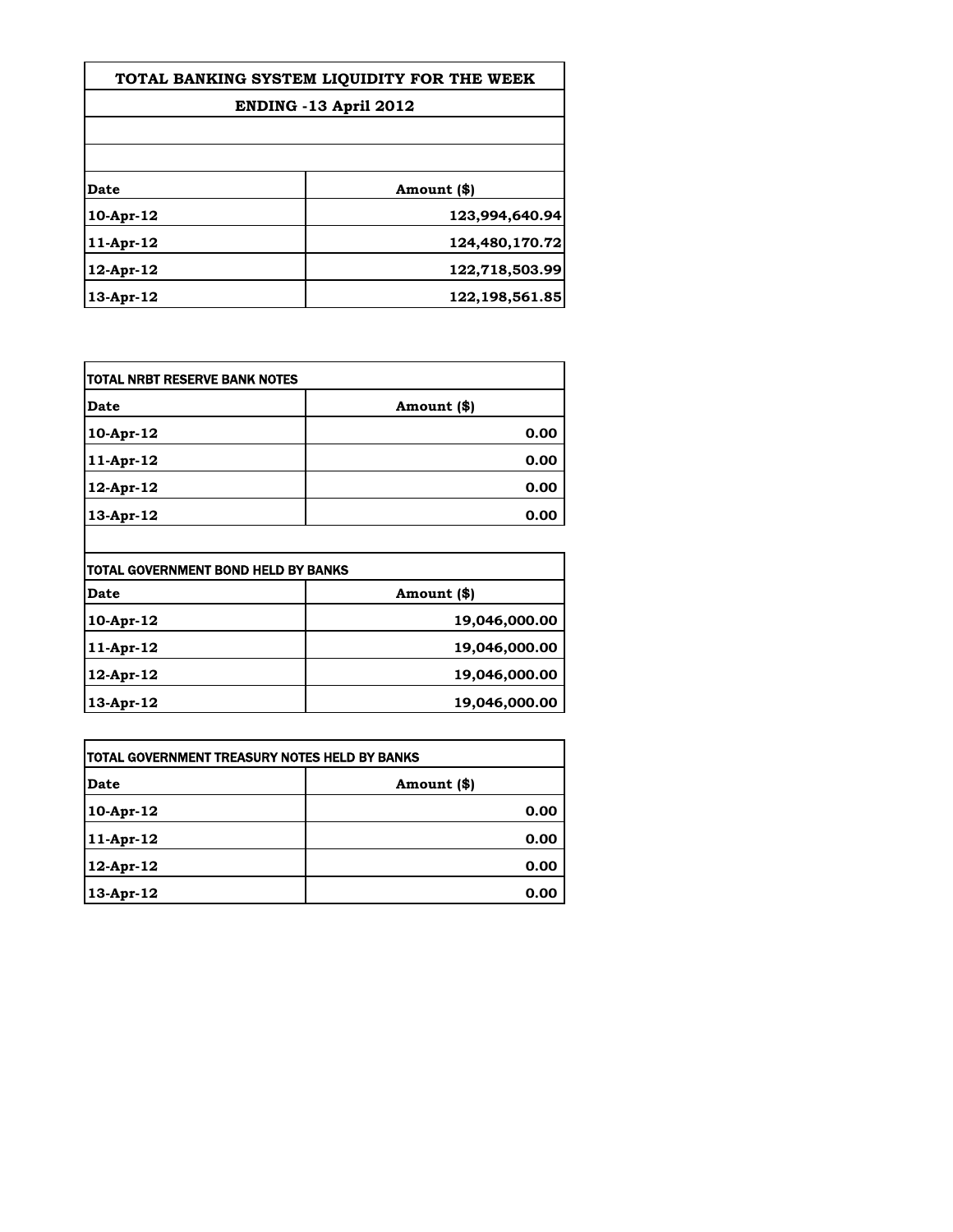| TOTAL BANKING SYSTEM LIQUIDITY FOR THE WEEK |                |
|---------------------------------------------|----------------|
| <b>ENDING - 20 April 2012</b>               |                |
|                                             |                |
| Date                                        | Amount (\$)    |
| $16$ -Apr- $12$                             | 122,771,951.44 |
| $17$ -Apr- $12$                             | 123,706,203.41 |
| $18-Apr-12$                                 | 123,357,841.53 |
| 19-Apr-12                                   | 122,653,140.98 |
| $20-Apr-12$                                 | 122,513,269.78 |

| TOTAL NRBT RESERVE BANK NOTES |             |
|-------------------------------|-------------|
| <b>Date</b>                   | Amount (\$) |
| 16-Apr-12                     | 0.00        |
| 17-Apr-12                     | 0.00        |
| 18-Apr-12                     | 0.00        |
| 19-Apr-12                     | 0.00        |
| 20-Apr-12                     | 0.00        |

| TOTAL GOVERNMENT BOND HELD BY BANKS |               |
|-------------------------------------|---------------|
| Date                                | Amount (\$)   |
| 16-Apr-12                           | 19,046,000.00 |
| $17$ -Apr- $12$                     | 19,046,000.00 |
| $18-Apr-12$                         | 19,046,000.00 |
| 19-Apr-12                           | 19,046,000.00 |
| $20-Apr-12$                         | 19,046,000.00 |

 $\overline{\phantom{a}}$ 

| TOTAL GOVERNMENT TREASURY NOTES HELD BY BANKS |             |
|-----------------------------------------------|-------------|
| Date                                          | Amount (\$) |
| $16$ -Apr- $12$                               | 0.00        |
| $17$ -Apr- $12$                               | 0.00        |
| 18-Apr-12                                     | 0.00        |
| 19-Apr-12                                     | 0.00        |
| 20-Apr-12                                     | 0.00        |